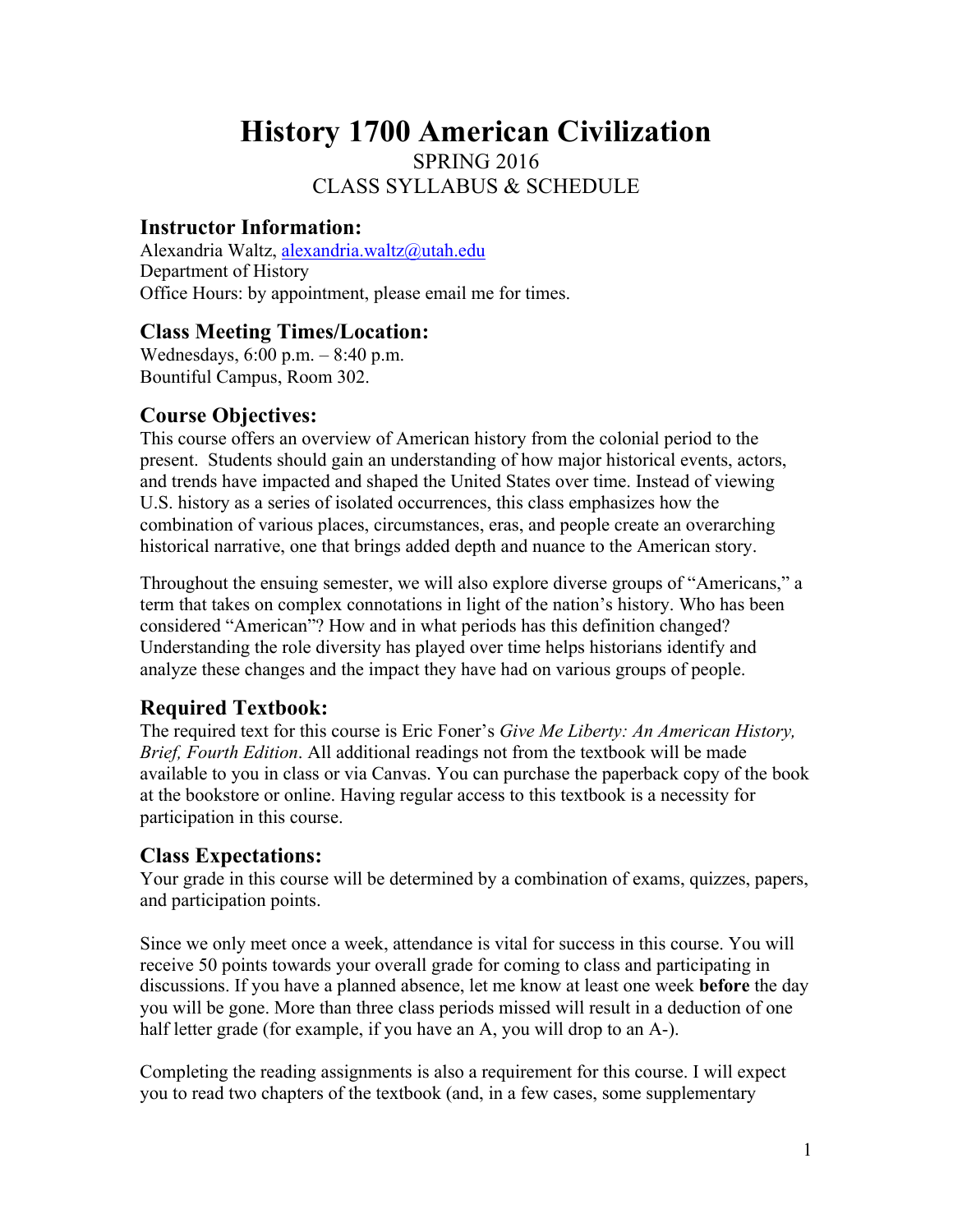primary sources) every week before our class meeting time. This assigned reading is listed in the course schedule below. If you do miss class, be prepared to read extra chapters in the textbook to catch up on what you missed. Please get with me to find out what chapters would best help you prepare for subsequent assignments and quizzes. We will have three quizzes on the reading that occur at various points throughout the semester. These quizzes are worth 50 points each for a total of 150 points.

You will be expected to submit two formal papers pertaining to topics we discuss in class. The specific assignment descriptions for each will be provided to you at least a week before the due date. These papers are worth 50 points each for a total of 100 points.

There are two exams in this course. Each exam is worth 100 points for a total of 200 points**.** Both exams will be held in-class (unless you are notified otherwise). The tests will consist of both identifications and short answer essays.

With the exception of readings (which are due every week), you should expect a quiz, paper, or exam roughly every other class period. Again, please let me know at least a week beforehand if you plan on missing any of these days.

| <b>Assignment</b> | <b>Points Possible</b> |
|-------------------|------------------------|
| Participation     | 50 points              |
| Quizzes (3):      | 150 points             |
| Papers $(2)$ :    | 100 points             |
| Exams $(2)$ :     | 200 points             |

**TOTAL POSSIBLE POINTS: 500**. For a letter grade of "A" you need 93% of the total points, or 465 points; an "A-" requires 90% or 450 points; a "B+" requires 88%, or 440 points; a "B" requires 83%, or 415 points; a "B-" requires 80%, or 400 points; a "C+" requires 78%, or 390 points; a "C" requires 73%, or 365 points; a "C-" requires 70% or 350 points; a "D+" requires 68%, or 340 points; a "D" requires 63%, or 315 points; a "D- " requires  $60\%$  or 300 points; an "E" is awarded for anything less than  $60\%$  of the total points.

# **Courtesy & Communication Policy:**

Extreme consideration for the feelings of others is expected. This class encourages open discussion, but all opinions must be expressed in a kind and considerate way. Use of profanity or direct/indirect insults which defame a person's character, race, ethnicity, religion, etc. are inappropriate and will not be tolerated.

Laptops are allowed in the classroom, but they should be used only for note-taking. All devices – cell phones, tablets, and laptops – must be put away during exams or quizzes. Students seen browsing the web or messaging during these periods will be reported for academic misconduct (see following section).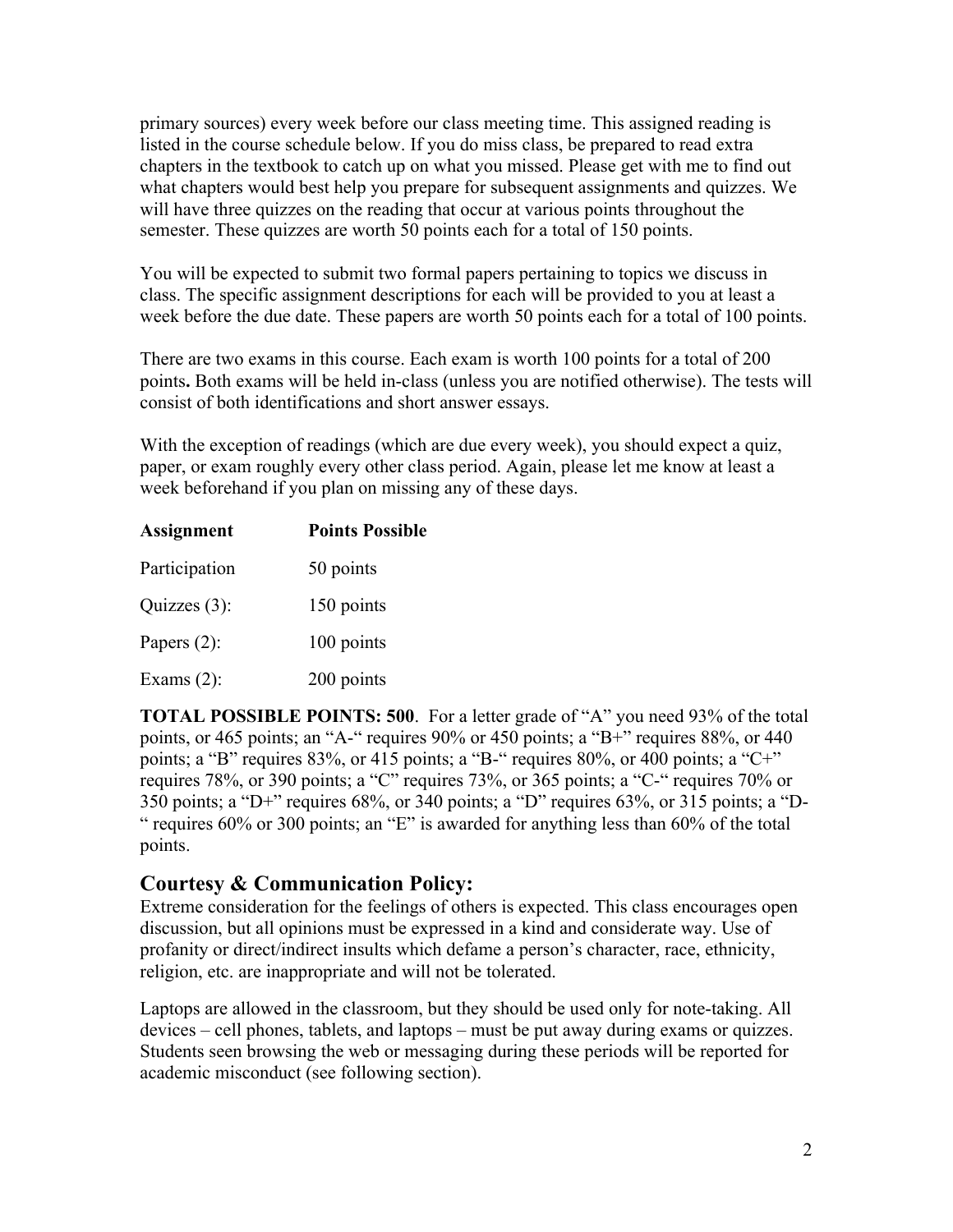### **Academic Dishonesty & Plagiarism:**

Cheating is not tolerated in this course. Anyone caught cheating will be reported to the Associate Vice President for Academic Affairs, in accordance with the Code of Student Rights and Responsibilities.

Successful students always make sure that their work is original. This is important because the instructor must be able to gauge what the student has learned. Therefore, copying the work of another person, whether an essay, answers on your assignments or during a test, is considered plagiarism.

Plagiarism is a form of cheating. Any time a student uses someone else's work and does not give that person credit, it is plagiarism. Anyone who plagiarizes will receive a failing grade on the assignment. If this is repeated, the student will fail the course and can be expelled from the university. If you are "suspected" of plagiarism, you will bear the burden of proof. You must be able to present rough drafts or related materials and discuss the topic intelligently. Refer to the University of Utah Plagiarism Policy for more details and/or the University of Utah - Policy and Procedures Manual. http://regulations.utah.edu/academics/6-400.php

### **University Policy for Incomplete Grades**

University policy states that the "I" grade may be given—at the instructor's discretion whenever a student has satisfactorily completed at least 80% of the coursework, but is unable to complete the remainder due to extenuating circumstances beyond the student's control. The instructor will stipulate the particular work to be completed before a new, replacement grade can be submitted. If the work is not completed within one calendar year, the "I" grade will change to an "E" (failing) grade.

# **ADA Policy:**

The University of Utah seeks to provide equal access to its programs, services and activities for people with disabilities. If you will need accommodations in the course, reasonable prior notice needs to be given to the Center for Disability Services (CDS), 162 Olpin Union Building, 581-5020 (V/TDD). CDS will work with you and the instructor to make arrangements for accommodations.

All written information in this course can be made available in alternative format with prior notification to the Center for Disabilities.

#### **THE INSTRUCTOR RESERVES THE RIGHT TO CHANGE/MODIFY**

#### **THE CONTENTS OF THIS SYLLABUS**

\*Copyright Notification. Notice to students that materials used in connection with the course may be subject to copyright protection. TEACH Act Copyright Notice. The materials on this course web site are only for the use of students enrolled in this course for purposes associated with this course and may not be retained or further disseminated.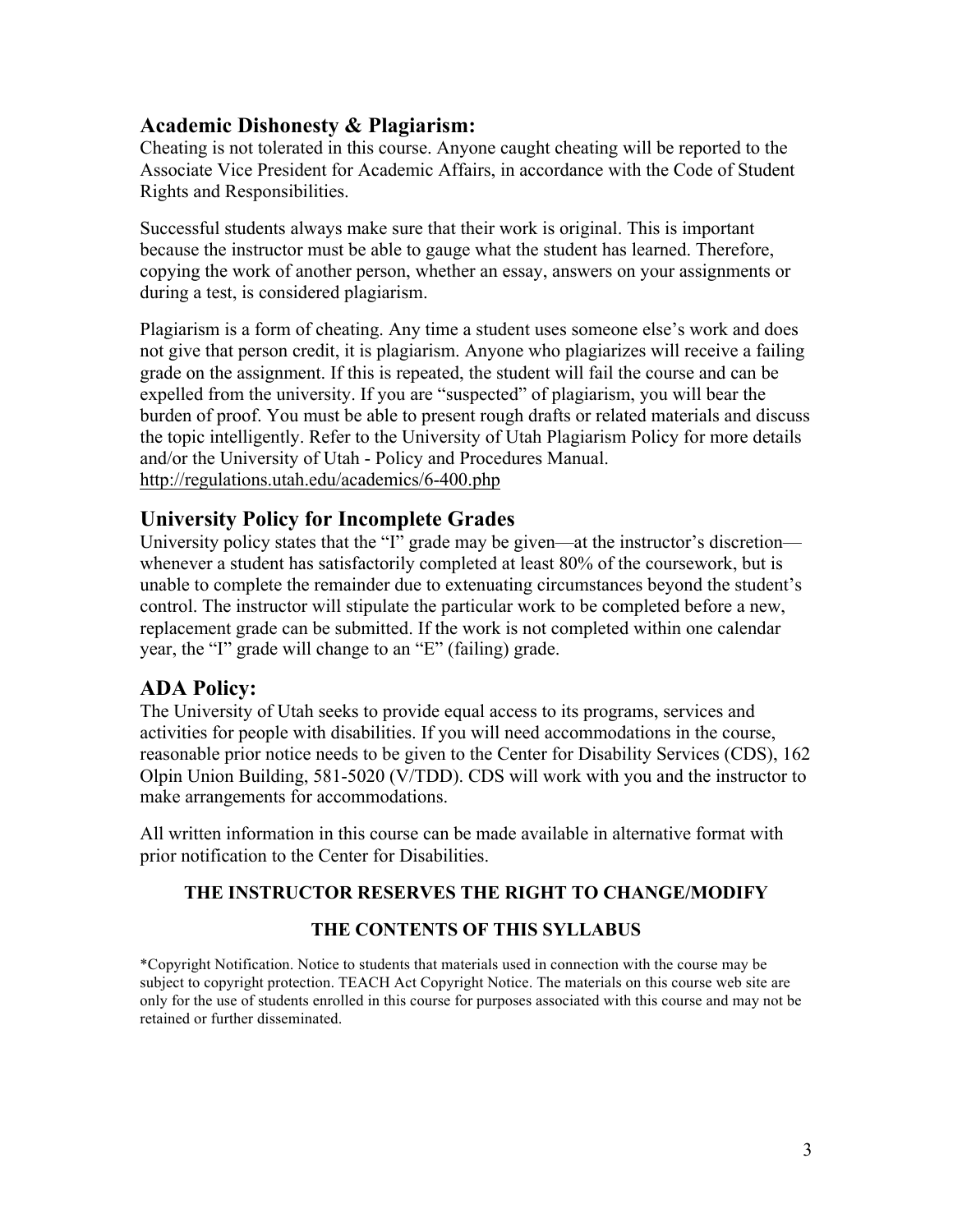### **Schedule:**

The following is a rough curriculum schedule for the semester.

#### **January 13th**

A "Pristine Wilderness": Pre-Contact America and European Empire Building in the New World

#### **January 20th**

Stirrings of Revolution: America's War for Independence \*READINGS: Foner, Chapter 4 & Chapter 5

#### **January 27th**

Debates and Compromise: The Establishment of a Nation and the Early Republic \*READINGS: Foner, Chapter 7 & James Madison and Patrick Henry primary documents (on Canvas) \*QUIZ 1 TODAY IN-CLASS.

#### **February 3rd**

A Burgeoning Nation: The War of 1812 and The Jacksonian Era \*READINGS: Foner, Chapter 8 & Chapter 10

#### **February 10th**

Gold and "Manifest Destiny": Slavery, America's Westward Expansion, and the Road to the Civil War \*READINGS: Foner, Chapter 11, Chapter 13 (skim) & selections of Frederick Jackson Turner's "The Significance of the Frontier" (on Canvas) \*PAPER 1 DUE BY BEGINNING OF CLASS.

#### **February 17th**

"War is Hell": The American Civil War and Southern Reconstruction \*READINGS: Foner, Chapter 14 & Chapter 15

#### **February 24th**

\*MID-TERM EXAM TODAY IN-CLASS.

#### **March 2nd**

Into the Twentieth Century: The Gilded Age and American Imperialism \*READINGS: Foner, Chapter 16 & Chapter 17

#### **March 9th**

Reform at Home and Abroad: Progressivism and World War I \*READINGS: Foner, Chapter 18 & selections of Upton Sinclair's *The Jungle* (on Canvas) \*QUIZ 2 DUE TODAY IN-CLASS.

# **NO CLASS MARCH 16TH – HAVE A GREAT SPRING BREAK!!**